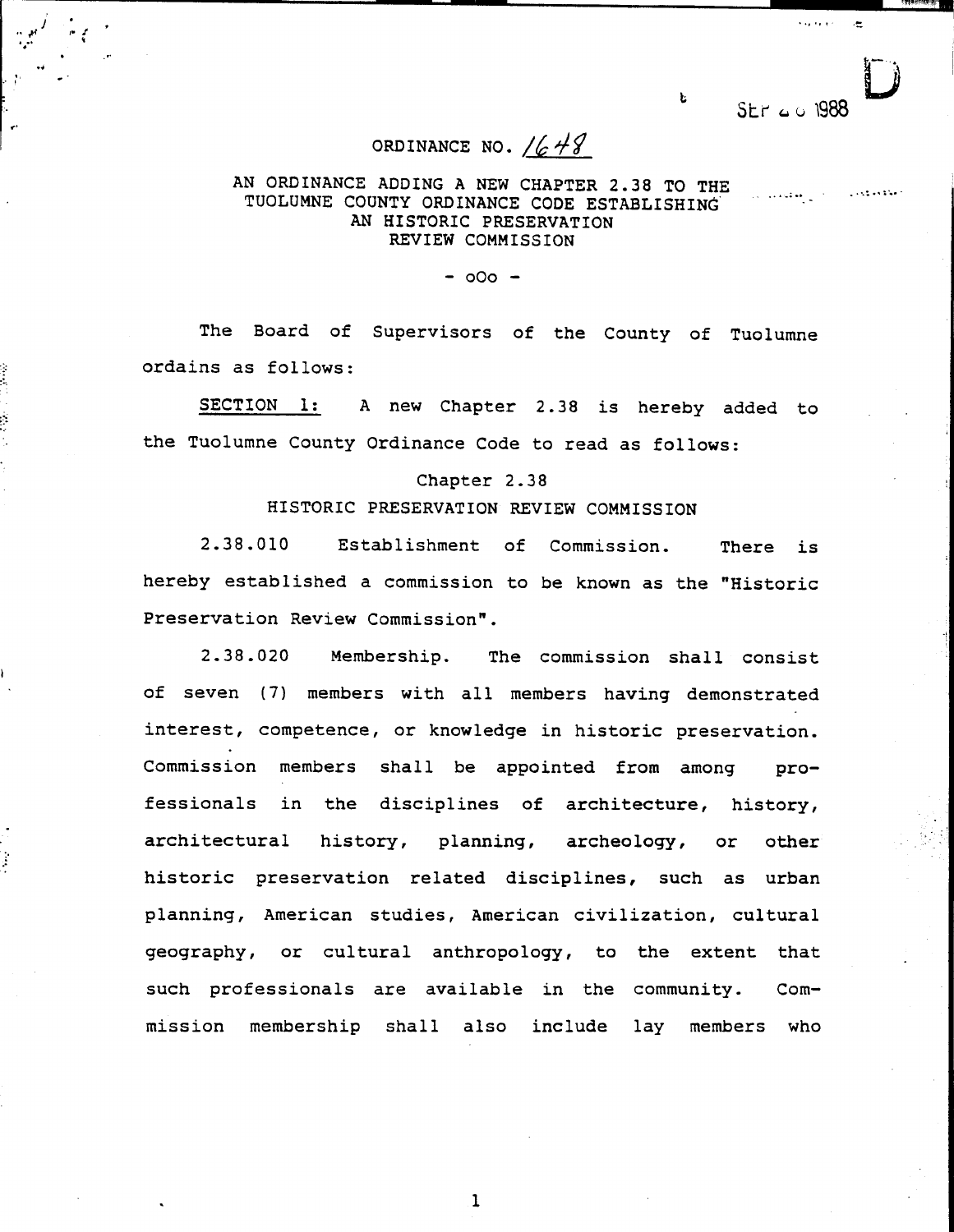have demonstrated special interest, competence, experience, or knowledge in historic preservation, American studies, cultural anthropology, cultural geography, or other historic preservation related disciplines. Effort will be made to fill the positions on the commission with professional and lay members as highly qualified, and representing as diverse arrange of disciplines as possible.

- -

, and the set of  $\mathcal{L}_1$ 

2.38.030 Terms - appointment. Commission members shall be appointed by the chairman of the board of supervisors upon approval by the board of supervisors. The chairman of the board of supervisors shall make interim appointments to fill unexpired terms in the event of vacancies occurring during the term of members of the commission. The county shall act within sixty (60) days to fill a vacancy. Terms of office of the commission members shall be staggered. Except for the terms of office of the first members of the commission, the term of office of each member shall be for three (3) years and until the appoint ment of his successor. At the first meeting of the com-~ ~ mission, the members shall classify themselves by lot so that two (2) members shall have a term of office of one (1) year, two (2) members shall have a term of office for two (2) years, and three (3) members shall have a term of office for three (3) years.

 $\overline{2}$ 

"' .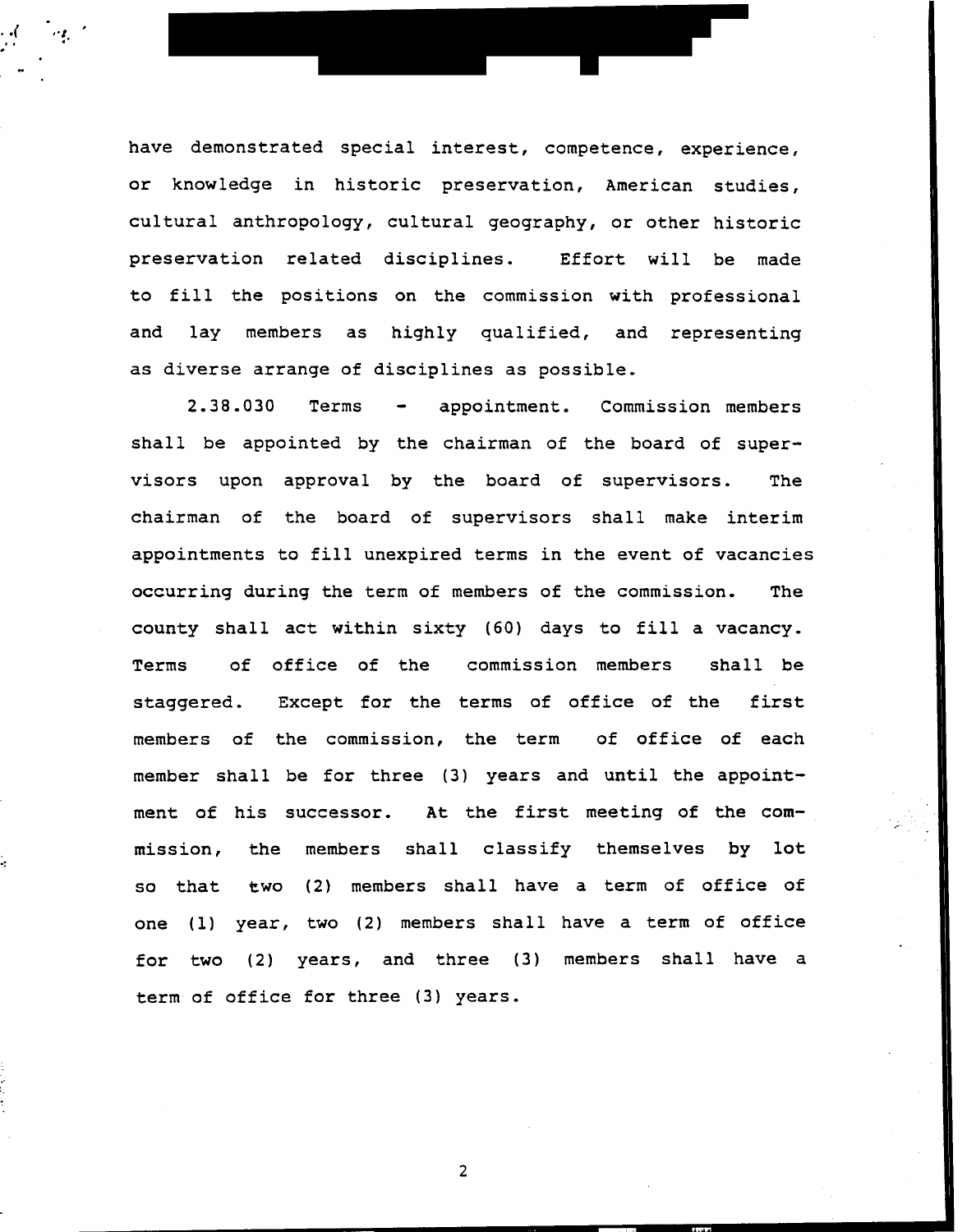2.38.040 Commission Meetings. The commission shall meet at least four (4) times per year, with Meetings held at regular intervals, in a public place, advertised in advance, and open to the public, pursuant to the California Open Meeting Act. Written minutes of commission meetings shall be kept on file and available for public inspection.

..  $\mathcal{L}^{\text{max}}$ 

 $\cdot$  .

2.38.050 Continuing Education. Each commission member is required to attend at least one (1) informational or educational meeting, seminar, workshop, or conference per year that pertains directly to the work and functions of the commission and would be approvable by the State.

2.38.060 Special Expertise. If a special expertise is not represented on the commission for the consideration of National Register nominations or other actions which are normally evaluated by a professional in such discipline, the commission shall obtain professional technical expertise from established organizations, institutions, public agencies or other commissions, such as the State Office of Historic Preservation, State Historical Resources Commission, , . L Regional Archeological Information centers, colleges or ..: universities, AIA Preservation Officers, private preservation consultants, or regional counsels of government.

> 2.38.070 Chairman - Rules and Regulations. The members of the commission shall annually elect a chairman who, shall serve for a term of one (1) year. A commission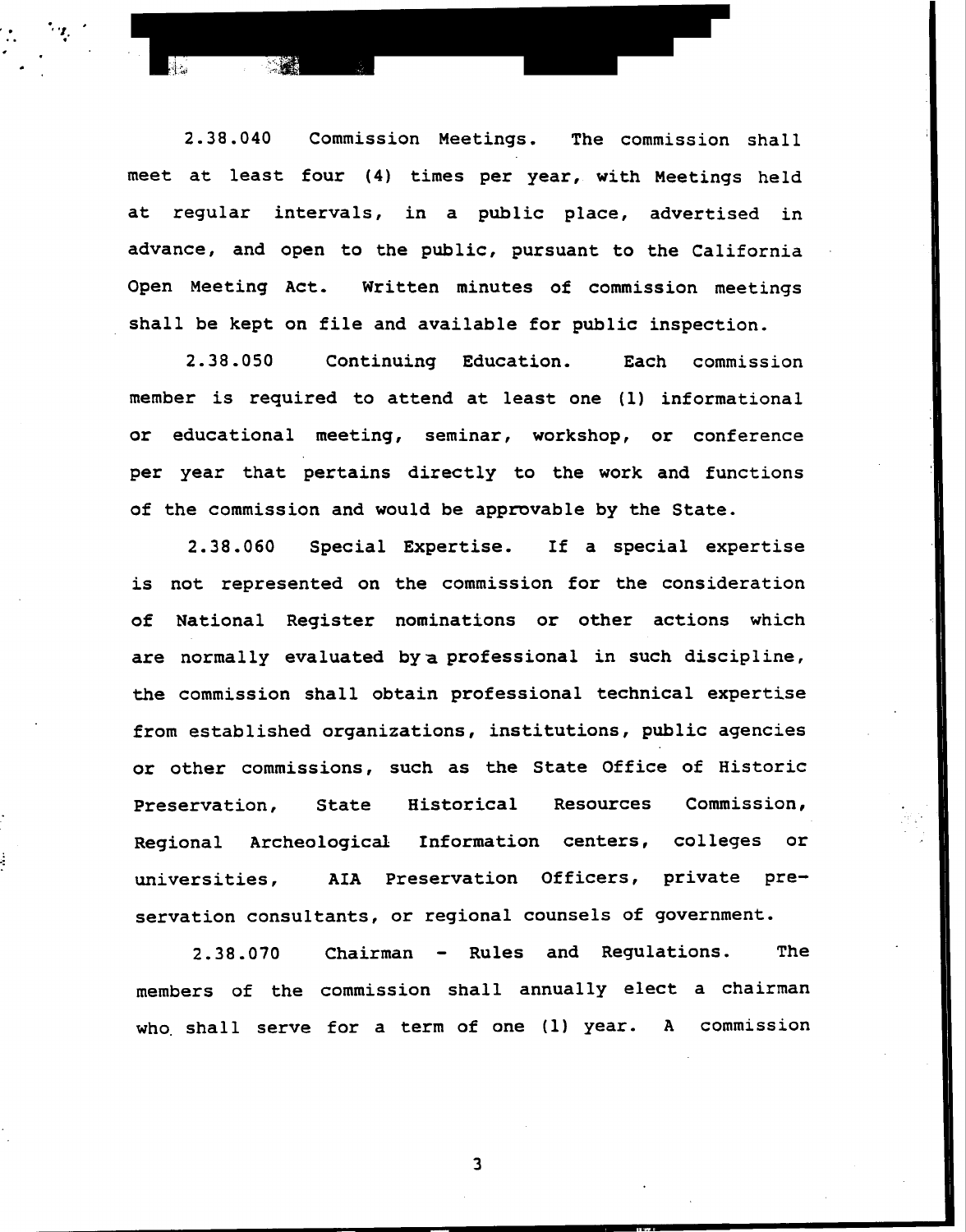shall make such rules and regulations as are necessary to conduct its business.

" ...'

.

,

.

;,

".

-

 $\overline{1}$ 

2.38.080 Compensation. The members of the commission shall serve without compensation, but may receive actual and necessary expenses as are incurred in carrying out their duties.

2.38.090 Duties. The Historic Preservation Review Commission is charged with the following duties:

A. The commission shall maintain a system for survey and inventory of historic properties. The commission shall be responsible for organizing, developing, and administering an inventory of cultural resources within the County of Tuolumne. The commission shall develop procedures for conducting an inventory of cultural resources. Survey activities shall be coordinated with and complementary to the State program to ensure that survey results produced by the commission will be readily integrated into the state-wide comprehensive historic preservation planning process. As part of any on-going survey effort, procedural requirements must allow for periodic update of survey results on an annual basis as buildings gain maturity and as new areas are incorporated or annexed. The commission must adopt State guidelines for conducting its inventory of historic properties. State-approved inventory forms (DPR 523), encoding sheets (DPR 660), and the California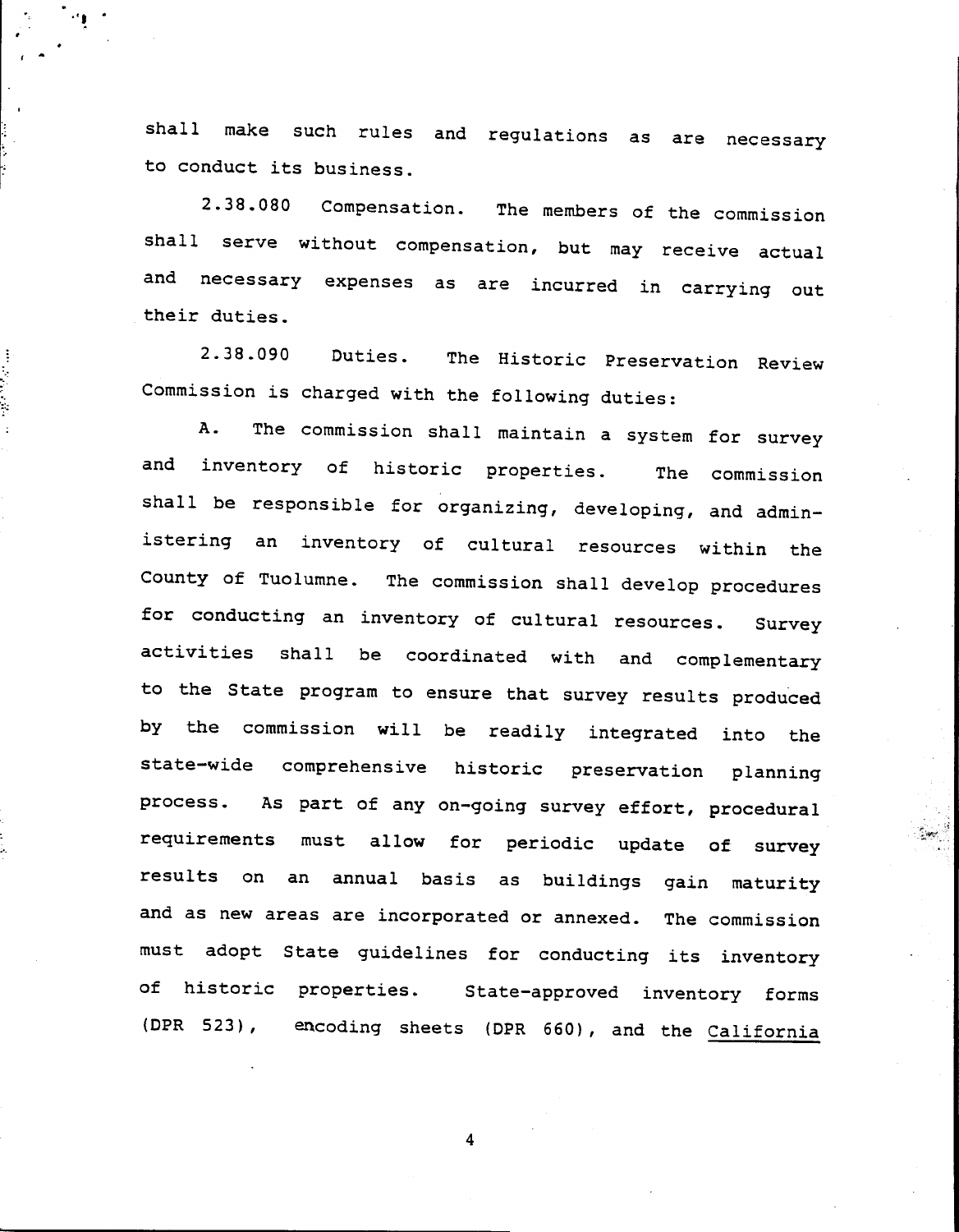Historic Resources Inventory Survey Workbook shall be used to facilitate integration into the Historic Electronic Data System and for State-wide comprehensive historic preservation planning purposes. Procedural standards for evaluation of properties must be consistent with the National Register of Historic Places criteria. The commission shall establish internal procedures to  $\sharp$ acilitate the use of survey results in the planning process by county .officials and departments. The commission shall submit survey results to the county. Copies of the surveys shall be deposited and maintained at the county planning department and Office of Historic Preservation.

 $\ddot{\phantom{a}}$ .

.

.

f

::

 $\cdot$ 

, .

B. The commission shall be responsible for overseeing the compiling, recording, and updating of information on cultural resources within the county. The information shall be based on a comprehensive survey which is conducted in conformance with State survey standards and procedures.

C. The commission does not have the authority to nominate properties directly to the National Register. The commission shall publish procedural rules for registering historical properties identified in a local cultural resources survey program for the National Register of Historic Places, in accordance with the requirements of the National Historic Preservation Act, Section 101(c)(2). The procedural requirements must include standards and criteria for individual properties and districts with boundary identifi cation, property owner notification, public meeting format,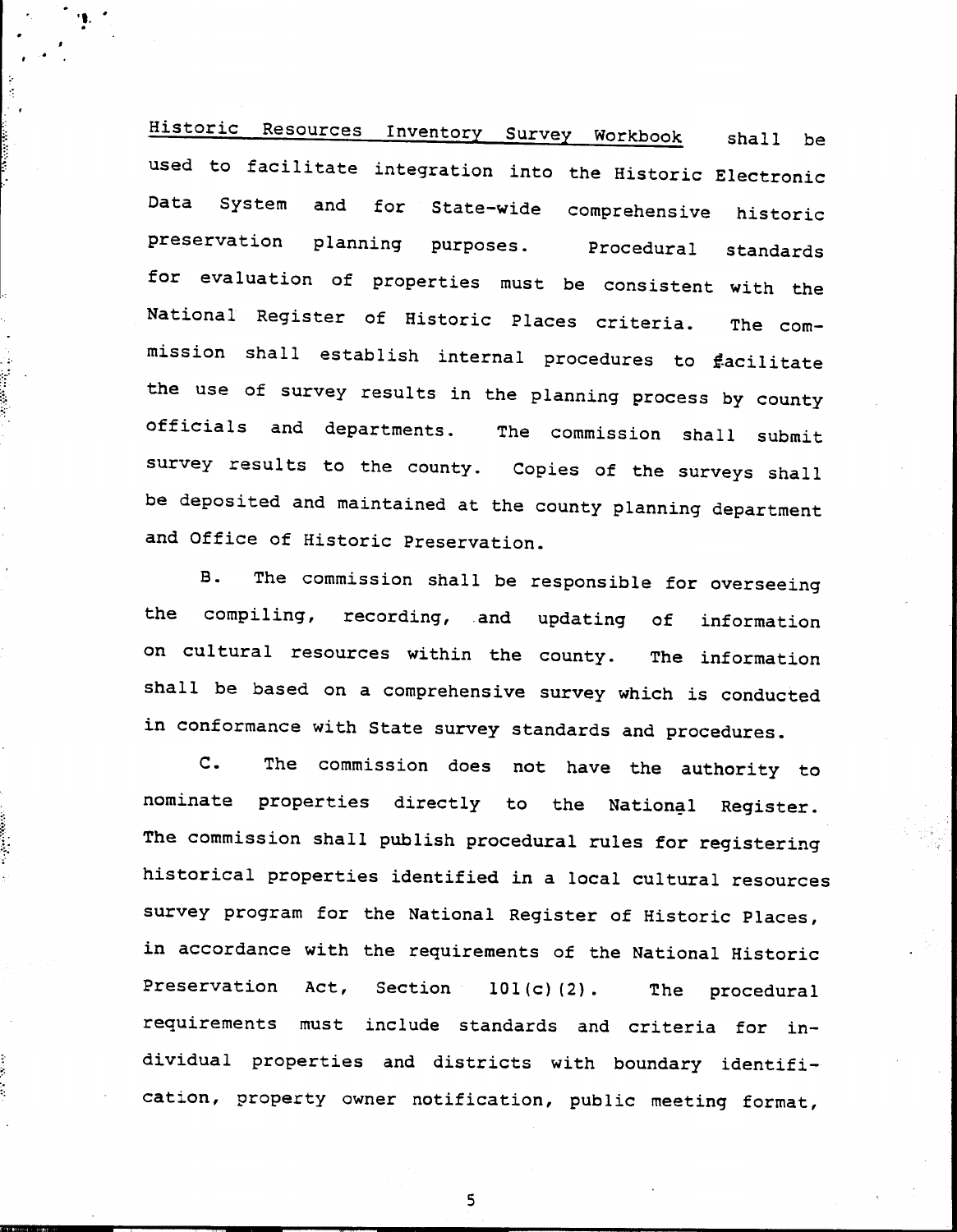and appeal procedures in accordance with established National Register regulations.

.:.. ..  $\cdot$  .

..

-~

D. The commission shall provide for adequate public participation in the local historic preservation program. The commission shall provide opportunities for public participation in all responsibilities delegated to it, in accordance with appropriate regulations, standards and guidelines. The commission shall encourage public participation in local historic preservation programs. Public participation shall be fully encouraged in direct involvement on the local historic preservation commission as professional or lay members. Commission meetings shall be open to the public, with published agenda and minutes in accordance with the California Open Meeting Act. The published agenda shall be mailed in advance of meetings to individuals and citizens organizations interested in the commission's activities who have requested such notice. Each property owner shall be notified in writing prior to any action to include that property on a list of historic properties. Public participation shall be fully encouraged in the performance of the historic survey program at all levels of completion to identify and inventory significant cultural resources within the county. Survey results shall be of public record and on file at the county planning department, except in the case of sensitive resources, e.g., archeological sites subject to vandalism. Public participation and comment should be fully encouraged in the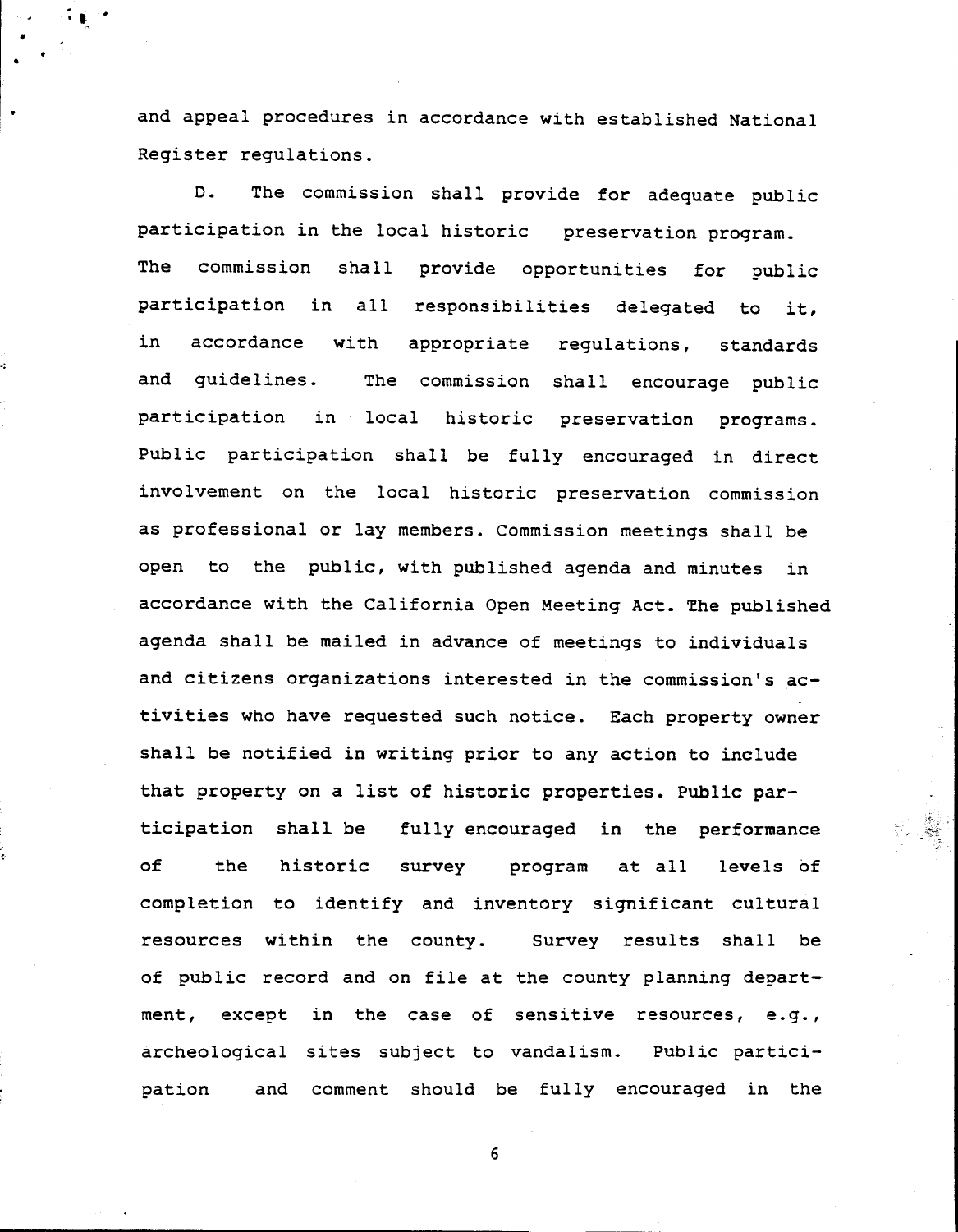nomination process for the National Register of Historic Places. The commission shall publish the procedures by which assessments of potential National Register nominations will be administered.

.- "

.

.Ir.

E. An annual report of the activities of the commission shall be submitted to the county and the State at the end of each calendar year. The report shall include, but not be limited to, such information as appointments to the commission, resumes of commission members and staff, attendance records of members, official minutes of the commission meetings, revisions in the enabling ordinance if applicable, sponsorship of special programs such as educational workshops or conferences, summaries of environmental review cases requiring commission comments, new landmarks and historic districts designated, review of National Register nominations, cultural resources survey updates, and other pertinent activities performed by the commission.

SECTION 2: If any provision of this ordinance or :; the application thereof to any person or circumstances is for any reason held invalid, such invalidity shall not affect other provisions or applications of the ordinance which can be given effect without the invalid provision or application thereof, and to this end the provisions of this ordinance are severable.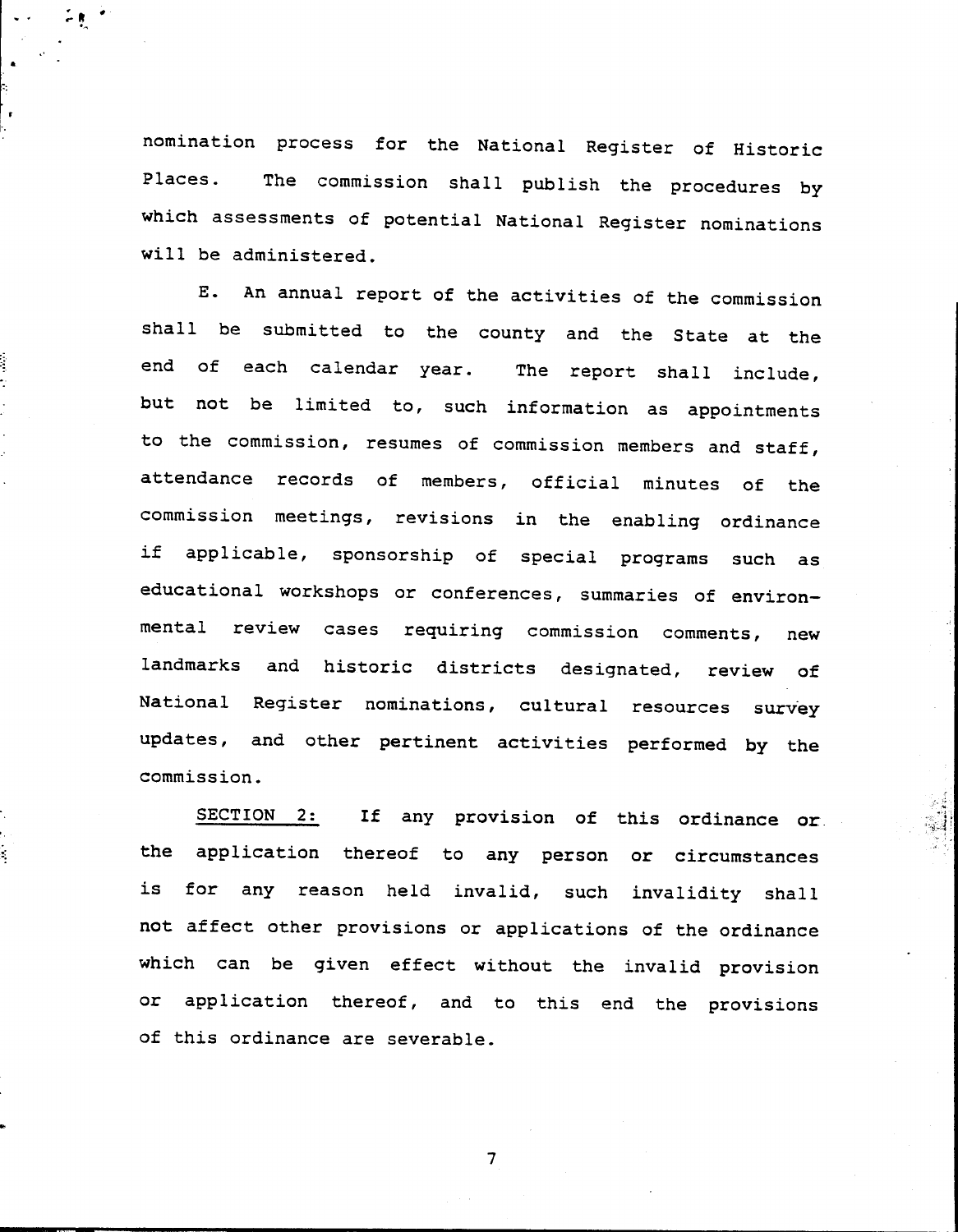SECTION 3: This ordinance shall take effect thirty (30) days after its adoption. The Clerk of the Board of Supervisors is hereby authorized and directed to publish a summary of this ordinance in the Union Democrat, a newspaper of general circulation printed and published in the County of Tuolumne, State of California, prior to fifteen (IS) days after its passage.

':. "-." . ..

\* .

f

c. :